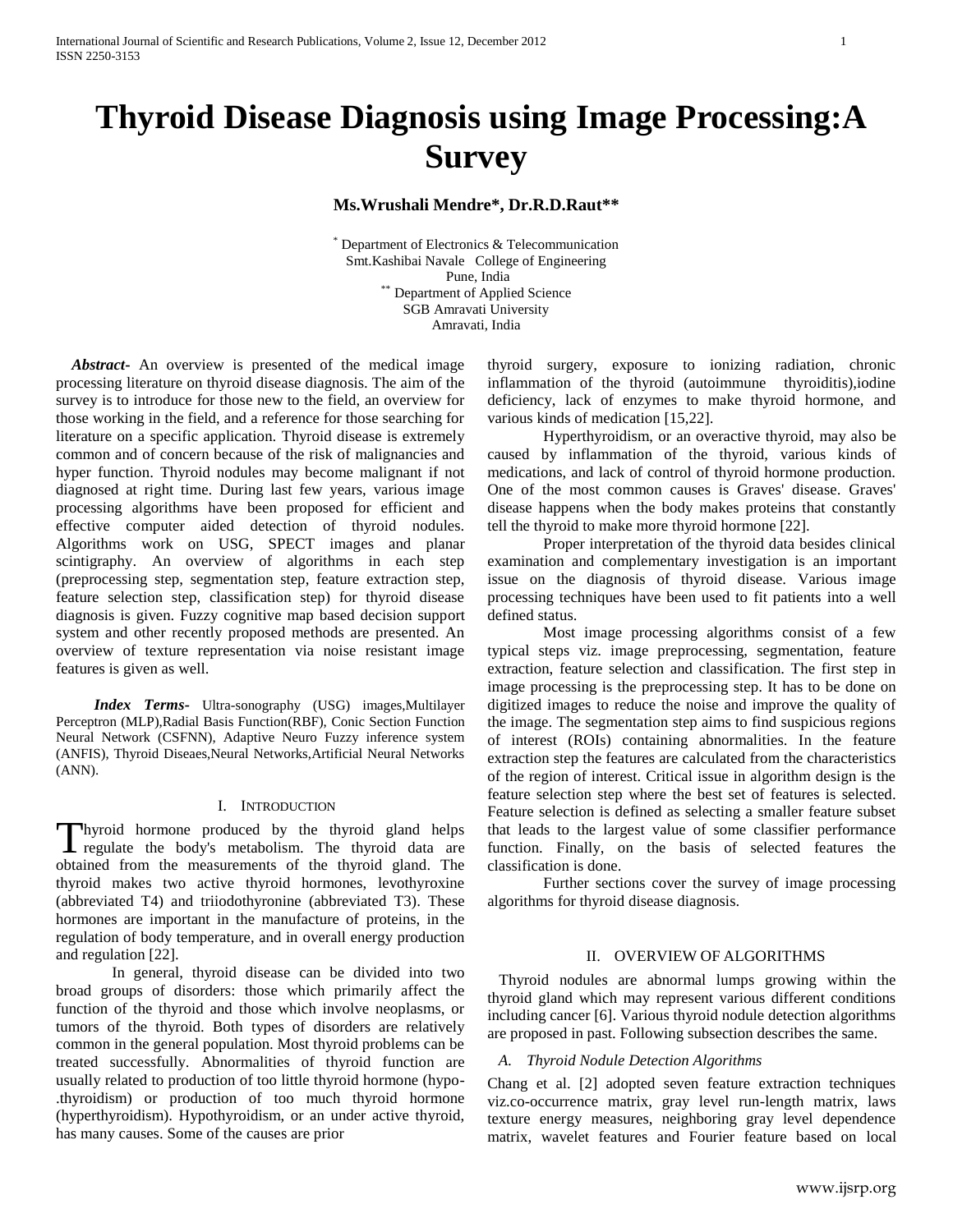Fourier coefficients.78 textural features were extracted and six of them were selected and classification was done using five binary SVM [2]. Method proposed by authors [2] successfully identifies six kinds of thyroid nodules but requires more time than sequential floating forward selection [23].

Savelonas et al. [4, 6] in 2005 proposed the variable background active contour model for detection of thyroid nodules in USG images which has provided better accuracy compared to active contour without edges model [24]. The proposed model [4, 6] can be applied without preprocessing due to its edge independency.

Isa et al. [9] had experimented for several activation functions such as Sigmoid, Hyperbolic tangent, Neuronal, Logarithmic and sine activation function for MLP neural network and determined the most suitable function to classify the thyroid diseases as hypothyroid or hyperthyroid. Hyperbolic tangent function had shown the capability of achieving the highest accuracy of an MLP performance [9].

Senol et al. [12] had investigated a new hybrid structure in which neural networks and fuzzy logic are combined to diagnose thyroid diseases. Datasets were taken from UCI machine learning repository [25].Fuzzy CSFNN, Fuzzy-MLP and Fuzzy-RBF structures were constituted and their performances had been compared [12]. Proposed hybrid schemes [12] have better performances than ANFIS and non-hybrid schemes. The same method had also been experimented for breast cancer diagnosis.

Anupam Shukla et al. [15], in 2009, had presented the diagnosis of thyroid disorders using Artificial Neural Networks (ANN).Feed forward neural network had been trained using Back propagation algorithm (BPA), RBF neural network and Learning Vector Quantization (LVQ) neural network. Authors had concluded that LVQ network have the best accuracy which is 98% because it doesn't have a problem of getting trapped in local minima like BP network and doesn't require a very good coverage of input space , as required by Radial Basis functions used in RBF networks. But RBF NN has the least training time when trained on the thyroid gland data [15].The dataset for this research work had been collected from UCI repository of machine learning database [26].

Saiti et al. [17], in 2009, had proposed SVM and Probabilistic Neural Network (PNN) as classifier. Genetic Algorithms (GAs) had been used for selection of good subsets of features for improving the diagnosis rate. The classification accuracies obtained by this method is better, but SVM has performed better than PNN [17].UCI machine learning database for thyroid gland had been used in this research [25].

Rouhani et al. [19] compared several ANN architectures for diagnosing thyroid disease. The performance of five different networks which include RBF, Generalized Regression Neural Network (GRNN), PNN, LVQ and SVM had been compared. It is found that PNN and RBF outperform other networks. The overall accuracy of 96% is obtained [19].

Eystratios et al. [10] proposed USG image analysis technique for the boundary detection of thyroid nodule. Initially The Region of Interest (ROI) had been selected and the Thyroid Boundary Detection Algorithm (TBD) algorithm had been applied. K-Nearest Neighbor (k-NN) algorithm had been chosen as a powerful and robust non-parametric classification method. The algorithm could work successfully on longitudinal USG images only.

# *B. Graves' disease diagnosis algorithms*

Chang et al. [20], in their investigation devised a novel algorithm for automatic diagnosis of Graves' disease in USG images. In this method, automatic segmentation of thyroid USG image had been done. Compensation is used to enhance the image. Haar wavelet, homogeneity, blocks difference of inverse probability and normalized multi-scale intensity difference features are extracted. Block classification using RBFNN had been applied to classify the block as thyroid region and non-thyroid region. Segmented thyroid is further inspected for Graves' disease using artifact compensation and mid-point filtering. Blood test results take weeks to obtain inspection results. Comparatively the proposed approach makes the inspection fast and immediately [20].

Huang et al. [18] had proposed, fully automatic computer-aided thyroid volume measurement method based on planar scintigraphy to avoid the dependence on USG.Thyroid volume is important parameter to plan the dosage in Grave's disease. The noise is high in scintigraphy as compared to USG images. Hence convolution mask with a standard deviation of 1.5 for calculating the net expansion force is used. Finally the thyroid volume is calculated after adaptive segmentation. The experiments were performed on an image database from the Department of Medicine, Chang Gung Memorial Hospital, Keelong, Taiwan [18].

# *C. Thyroid Texture Representation and Retrieval methods*

Keramidas et al. [1] had represented the thyroid texture via noise resistant image features. Fuzzy logic and Local Binary Pattern (FLBP) had been presented and evaluated for improving the texture features considerably, resistant to the speckle noise that is inherent in thyroid USG images. For supervised classification phase of the experimental procedure, the SVM algorithm had been adopted. FLBP approach had been compared with crisp LBP, co-occurrence matrix, and with the Radon transformation approach and demonstrated the higher classification performance of the FLBP [1].

Wang et al. [16] had introduced how the texture feature of the thyroid gland Single Photon Emission Computed Tomography (SPECT) image is gained by co-occurrence matrix. First the image preprocessing had been done. Then gray level cooccurrence matrix had been extracted from preprocessed image. Texture factors such as energy, entropy, moment of inertia, and local stationarity had been calculated from co-occurrence matrix, and then retrieval images had been carried on similarity calculation with images in database. Two effect evaluating indicators are commonly used in the image retrieval: the recall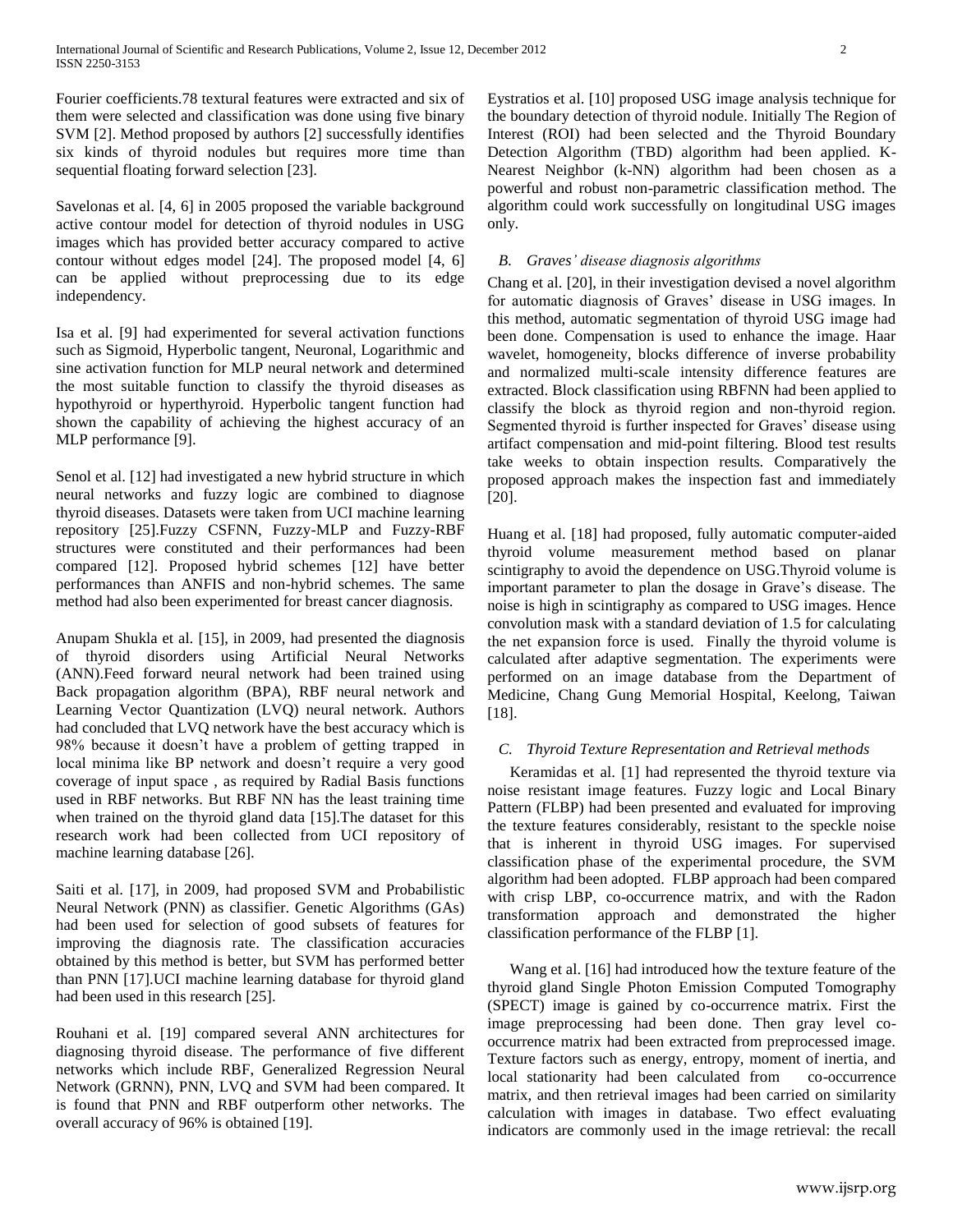ratio and the precision ratio. The retrieval result was quite satisfactory for threshold value of 0.85 [16].

# *D. Thyroid Cancer Detection based on Elastography*

Elastography is a noninvasive ultrasound procedure to gather information on tissue stiffness. Ding et al. [3] investigated the new computer aided diagnosis algorithm based on elastography for diagnosing the thyroid cancer. In this algorithm, statistical and texture features had been extracted first from the lesion region on the elastogram, then, important and reliable features had been selected using Minimum Redundancy Maximum Relevance (mRMR) algorithm. The selected features were given as an input to a SVM classifier to classify the thyroid nodule. The method had been compared with color score and strain ratio and found to be more accurate and robust [3].

# *E. Fuzzy Cognitive Map Based Decision Support System for Thyroid Disease Diagnosis*

Papageorgiou et al. [14] characterized thyroid diseases with an alternative medical decision support system comprising of knowledge extraction methods and Fuzzy Cognitive Maps (FCMs) producing the FCM based decision support system for thyroid disease management. The proposed method had been compared with several other methods [27] proposed earlier and found to have better performance [14].

# *F. Clinical Laboratory Expert System*

A.S.Varde et al. [28] developed the clinical laboratory expert system in 1991 for the diagnosis of thyroid disfunction.The system had considered both clinical findings and the results of applicable laboratory tests along with the patient's medical history. The system had been implemented using VP-Expert, version 2.02 which is commercially available software [28].

## *F. Microscopic Thyroid Tissue Classification*

Yen-Ting Chen et al. [13] proposed the algorithm for characterizing thyroid tissue using quad tree based segmentation method from heterogeneous microscopic image. Five typical thyroid tissues had been classified. Proposed algorithm has capability of pathological classification of tissues.

# III. DISCUSSION

 Many algorithms have been proposed for the diagnosis of thyroid diseases using image processing. These algorithms use various kinds of images such as USG, SPECT images and planar scintigraphy. USG is one of the several diagnostic methods currently available for the evaluation of the thyroid gland It combines a unique set of virtues including real time imaging, low cost, mobility, and no side effects. However an inherent characteristic of USG is the presence of multiplicative speckle noise which tends to reduce the image resolution and contrast including the degree of uncertainty. Therefore medical diagnosis based on USG images can be greatly affected by this type of image degradation [1]. There is need of noise resistant texture descriptor for optimal results.

Thyroid nodule detection method based on elastography, considers only solid nodules, regardless the cystic and mixed nodules. Most of cystic and predominant cystic nodules are benign. Hence cystic nodules need the consideration. Besides this the automatic selection of static images and automatic delineation of lesions is required [3].

As far as thyroid nodule detection algorithms are concerned, there is a scope for experimentation to determine the optimal feature extraction and classification methods .Enhancement of the functionality of proposed algorithms is needed to deal with other USG images besides longitudinal USG images of thyroid gland. Evolvement of time efficient scheme is also needed for applications in an integrated real time system for the assessment of thyroid gland.

Algorithms based on ANN, effectively compare the performance of various kinds of NNs and choose the best one for the diagnosis. It is observed that some neural networks like RBF, MLP are found to have best classification accuracy but takes more time for training. ANN can be investigated by employing various activation functions to get higher classification accuracy [9].SVM is also found better as a classifier.

In Grave's disease, thyroid volume estimation is an important factor for the dosage plan of radioiodine therapy. Huang et al. [18] estimated the thyroid volume using planar scintigraphy. This encourages us to further develop new and more efficient approach that can also be applied to SPECT and USG images.

## IV. CONCLUSION

 Thyroid is among the most important organs of human body which have a high influence on the performance of other body parts. Since thyroid hormones are responsible to control the body metabolism, the performance of the thyroid gland directly influences each of the main body organs. Computer-aided detection and diagnosis algorithms have been developed to help radiologists give an accurate diagnosis and to reduce the number of wrong decisions regarding the thyroid diseases. Number of algorithms have been developed for detection of thyroid nodules, automatic diagnosis of thyroid Graves' disease and various other thyroid diseases. In this paper, algorithms that are commonly used and the ones recently developed are discussed. Over the years there has been an improvement in the detection algorithms but their performance is still not perfect. Possible reason for such a performance may be the multiplicative speckle noise and artifacts inherent in USG and other images which make the segmentation of correct regions of interest difficult. Another issue is extracting and selecting appropriate features that will give the best classification results. Furthermore, the choice of a classifier has a great influence on the final result and classifying abnormalities of thyroid nodule as benign or malignant is a difficult task even for expert radiologists. Further developments